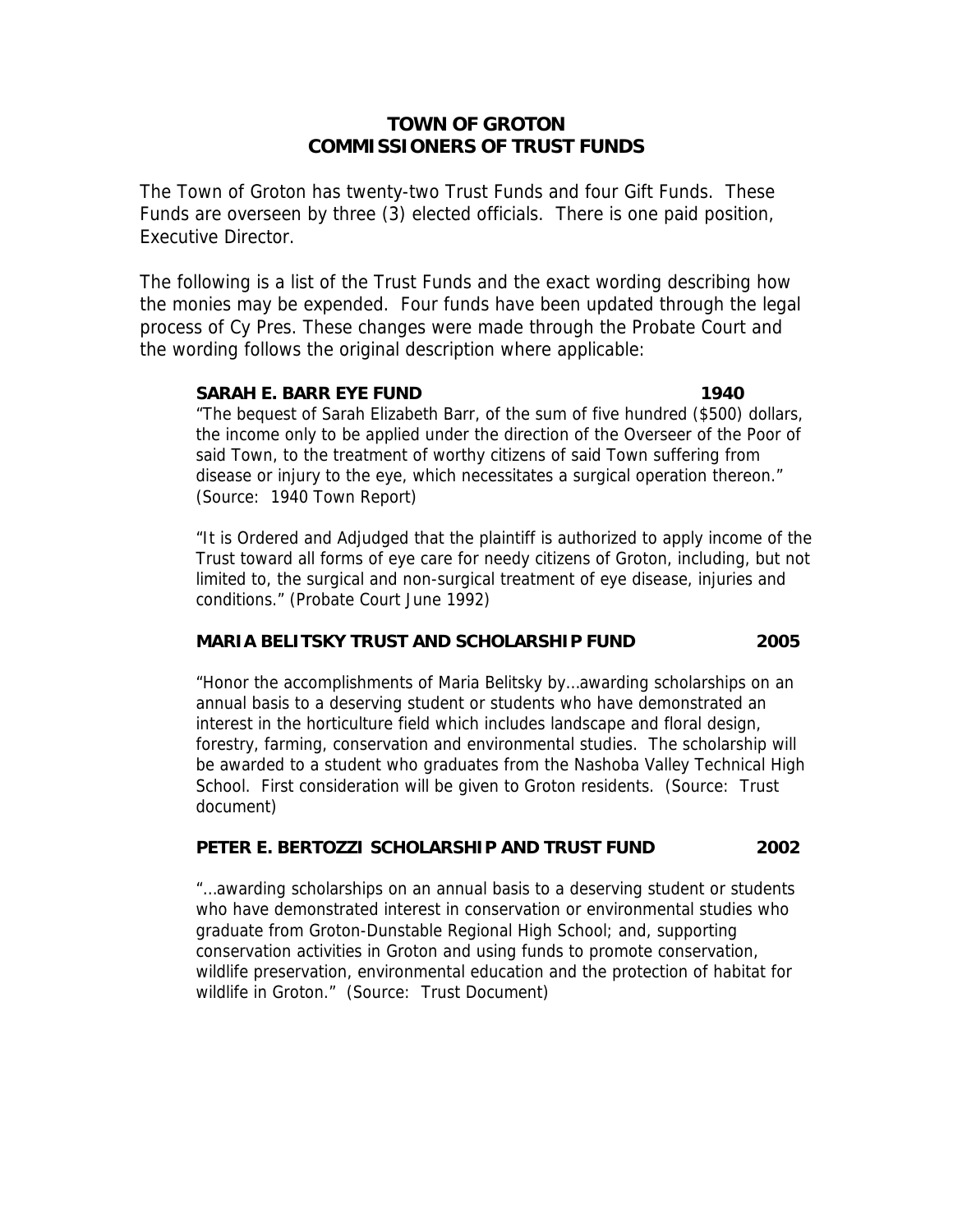## **BUTLER GROTON HIGH SCHOOL REUION FUND 1984**

"It is the intent of the Reunion Committee that the Commissioners shall maintain, manage and preserve the principal and that the interest be expended under your direction and approval for the benefit of the library of the Groton-Dunstable Regional High School, to purchase or acquire such additional books, subscriptions, or other educational material that would not be generally included in the regular budget of the Regional School." (Source: letter from donor)

## **BLOOD CEMETERY PERPETUAL CARE FUND 1911**

"I give and bequeath…to the Town of Groton two hundred (\$200) dollars to be used for the care of the Thomas Blood lot in the Old Cemetery." Source: copy of the Last Will and Testament of Jerusha Blood)

### **CHAMPNEY CEMETERY PERPETUAL CARE FUND 1987**

"I give to the Treasurer of the Town of Groton the sum of two hundred (\$200) dollars to be invested and the interest to be used as needed forever to keep in good order the curbing, monument, and headstones at the graves of my Father, Mother, Brothers and Sisters in the Old Burying Ground of said Groton…" (Source: copy of the Last Will and Testament of Jerusha Blood)

"…it is decreed: Full utilization of the Blood and Champney trust funds has become impossible and impractible….In order to fulfill the intent…, the two funds shall be combined into a new trust fund to be called **"The Blood and Champney Old Burying Ground Preservation Fund". …**the Fund shall be used for the preservation and improvement of the Old Burying Ground, including, but not limited to, its monuments, headstones, stonewalls, irongates, and trees. The Fund may not be used for the usual and ordinary maintenance of the Old Burying Ground. Priority must always be given to the preservation of the Blood and Champney lots and stones. …" (Source: Probate Court November 1992)

## **WILLARD DALRYMPLE EYE FUND 1886**

"…and the income only of \$2,500 shall be applied under the direction of the Overseer of the Poor of said Town to the treatment of worthy American citizens of said Town suffering from disease of or injury to the eye." (Source: copy of the Last Will and Testament of Willard Dalrymple)

# **DR. SAMUEL A GREEN CHARITY FUND 1920**

"…the income thereof to be expended on the worthy poor, without regard to creed, color or nationality, preference always to be given to widows and spinsters." (Source: copy of the Last Will and Testament of Samuel A. Green)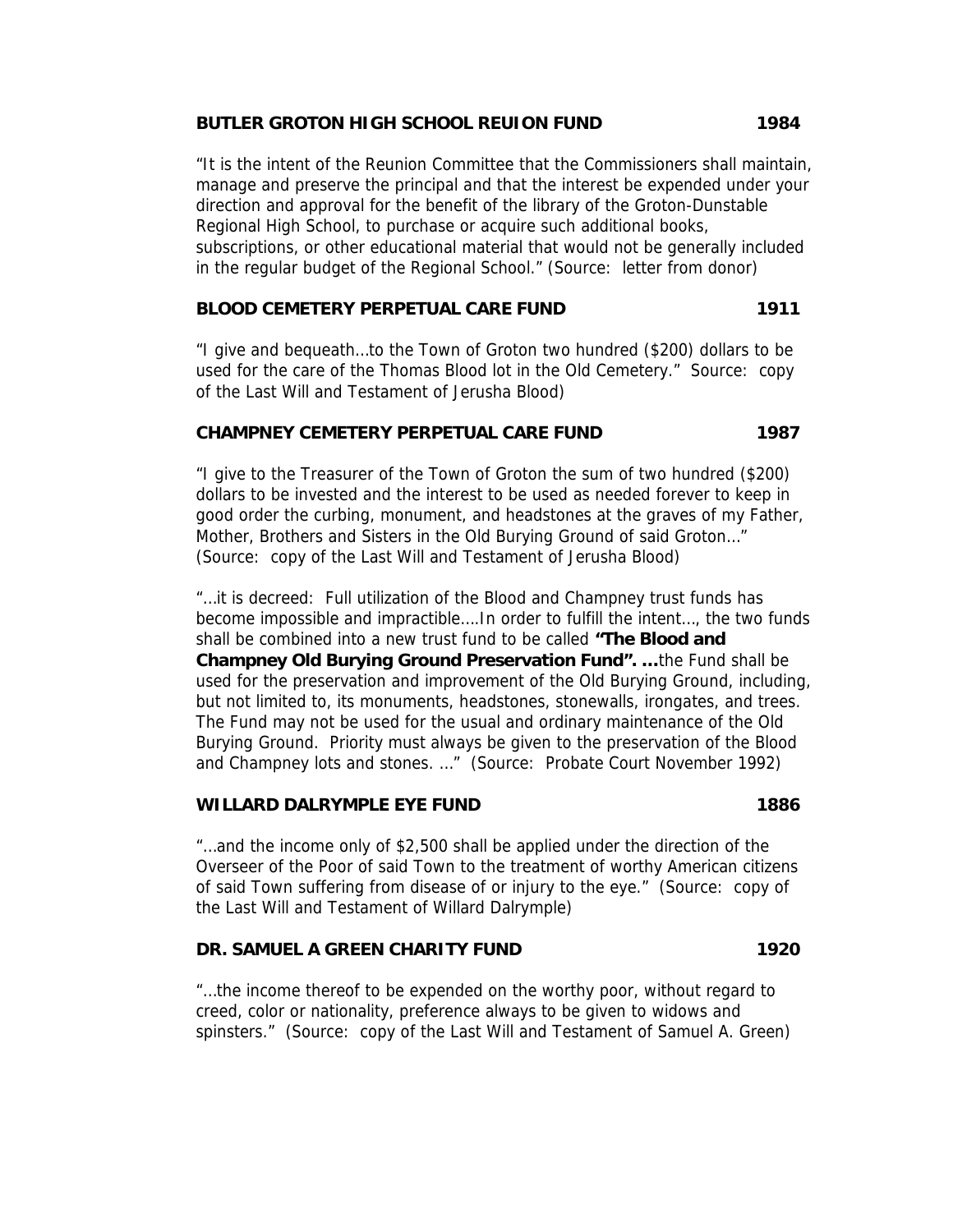### **GROTON COMMONS 1990**

"…The Groton School gifts to the Town in the amount of two thousand (\$2,000) dollars to be set up as a separate fund called the Groton Commons Fund, the income of which is to be used to maintain the Town Common. It is not intended that the income be used to support the general expense of grass cutting, etc., but rather would be available to replace or replenish shrubbery as needed, maintain the brick walk, commemorative stones, benches, and any other item that might improve the appearance of the Common. (Source: letter from The Groton School 1990)

## **CARL P. LAWRENCE LIBRARY TRUST FUND 1979**

"Expenditures to be made from this fund only for such library purposes as the Groton Library Board of Trustees, at their discretion, may decide and convey to the Trust Commissioners. Until the fund be exhausted, the principal sum of the fund as well as the income thereon, be made available for such library purposes. (Source: letter from donor)

## **LECTURE FUND 1898**

"I give and bequeath unto said Town of Groton the sum of four thousand (\$4,000) dollars in trust and I direct that said sum be kept safely invested on interest by said Town, and the income or interest thereof be annually expended in maintaining a course of Public Lectures in said Town, admission to which shall be free to all inhabitants of said Town." (Source: Copy of the Last Will and Testament of Luther Blood)

"In order to fulfill as nearly as possible the general charitable intent of the grantors, the plaintiff is authorized and directed to apply the income of the Trust for sponsoring and conducting lectures, seminars, workshops, presentations, performances, displays, and exhibits of an educational nature. Such activities shall continue to be free of charge to Groton residents and open to the public. The plaintiff is further authorized to provide support and assistance to groups and organizations that sponsor and conduct such above stated activities so that members of the public unable to afford admissions are enabled to attend." (Source: Probate Court June 1992)

## **LIBRARY BOOK FUND 1886**

"…of which the income only of \$2,500 shall be applied to the purchase of books for its Public Library…" (Source: copy of Last Will and Testament of Willard Dalrymple)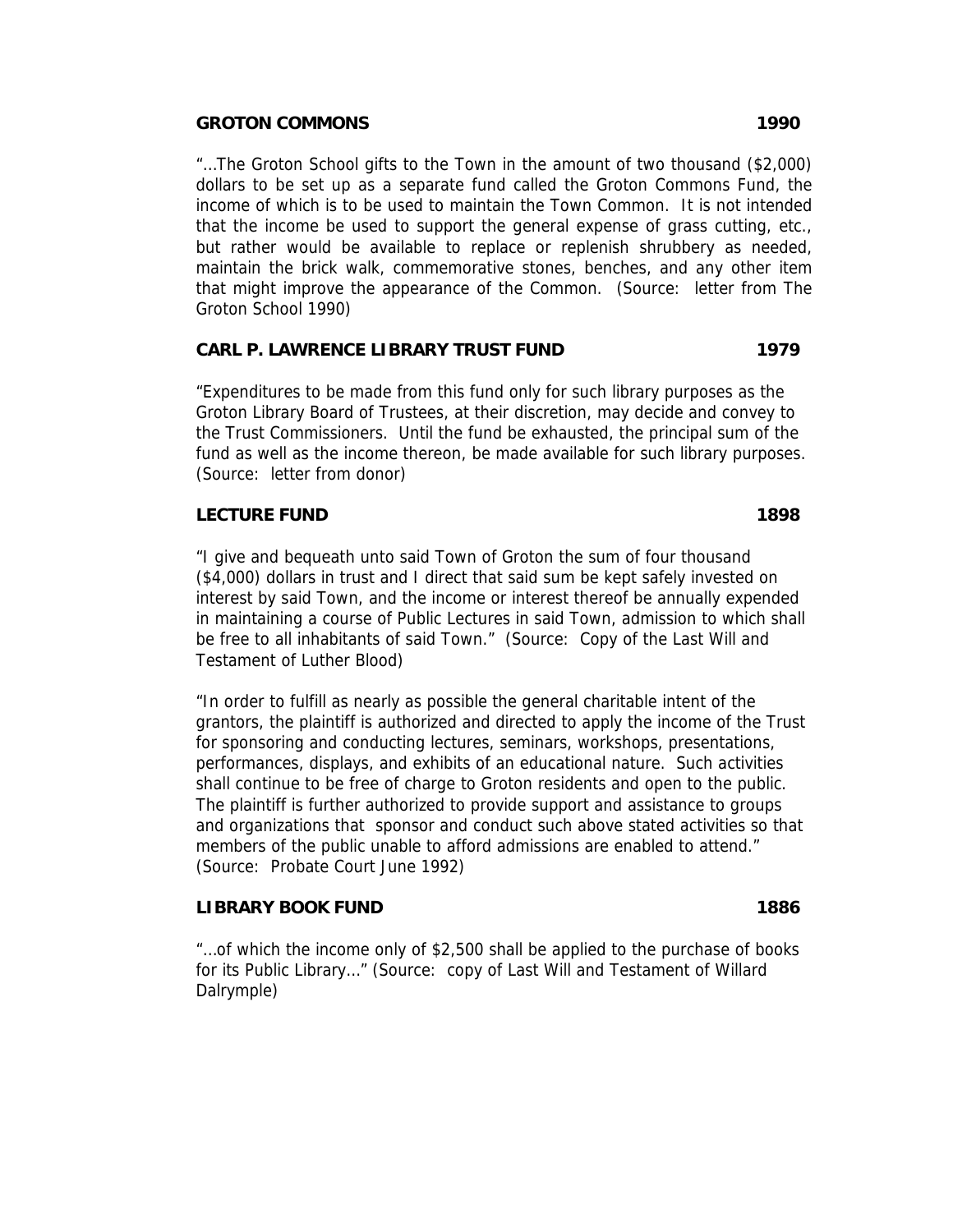### **JOHN H. ROBBINS LIBRARY FUND 1933**

"…and the net income and interest therefrom to devote to the general purposes of said Library." (Source: Copy of the Last Will and Testament of John H. Robbins)

#### **JOHN H. ROBBINS SCHOLARSHIP FUND 1980**

"The accumulated income and any excess of the net annual income of said trust remaining after making distributions to the residents of Groton who through misfortune, adversity or like circumstances may be in need of assistance as recommended by the Selectmen of the Town of Groton, the Headmaster of Lawrence Academy at Groton, and the Superintendent of the Groton Public Schools, then serving, to a worthy student or students who reside in Groton, who are attending or have attended the Groton Public Schools, and who have been admitted to or attending the Lawrence Academy at Groton, and who are in need of financial assistance in obtaining an education at such academy. (Source: Probate Court Degree)

## **PETER ROBERTSON-JODIE ONNERS MEMORIAL TRUST 1990**

…The Commissioners of the Trust Funds shall accumulate ten percent (10%) of the net income to be added to the corpus annually. They may, at their discretion, dispose of not more than ninety percent (90%), of the net annual income of the Trust. Beneficiaries shall be residents of the Town of Groton having reached their fourteenth birthday, but not having reached their twentysecond birthday and who are not ranked academically in the top one third of their class. Income from this trust is be used to pay educational expnses for the beneficiaries….The term "education" should be interpreted broadly to include, but in no way limited to, out of doors experiences, higher education, specialized education, conferences, etc. The intention is to provide the beneficiary with an opportunity to improve his/her life that he/she would not otherwise have." (Source: Declaration of Trust)

#### **MARY T. SAWYER TRUST FUND 1979**

"I further direct that the interest from said Trust Fund shall be used for the benefit of the Children's Story Hour program in the Groton Public Library. In the event that the Children's Story Hour is discontinued, I direct that the Trustees shall use the income from said Trust Fund for the benefit of the Children's Library in the Groton Public Library." (Source: letter from donor)

#### **JOSEPH T. SHEPLEY CHARITY FUND 1927**

"…ten thousand dollars (\$10,000) the income therefrom to be used for the poor of the Town of Groton." (Source: 1927 Town Report)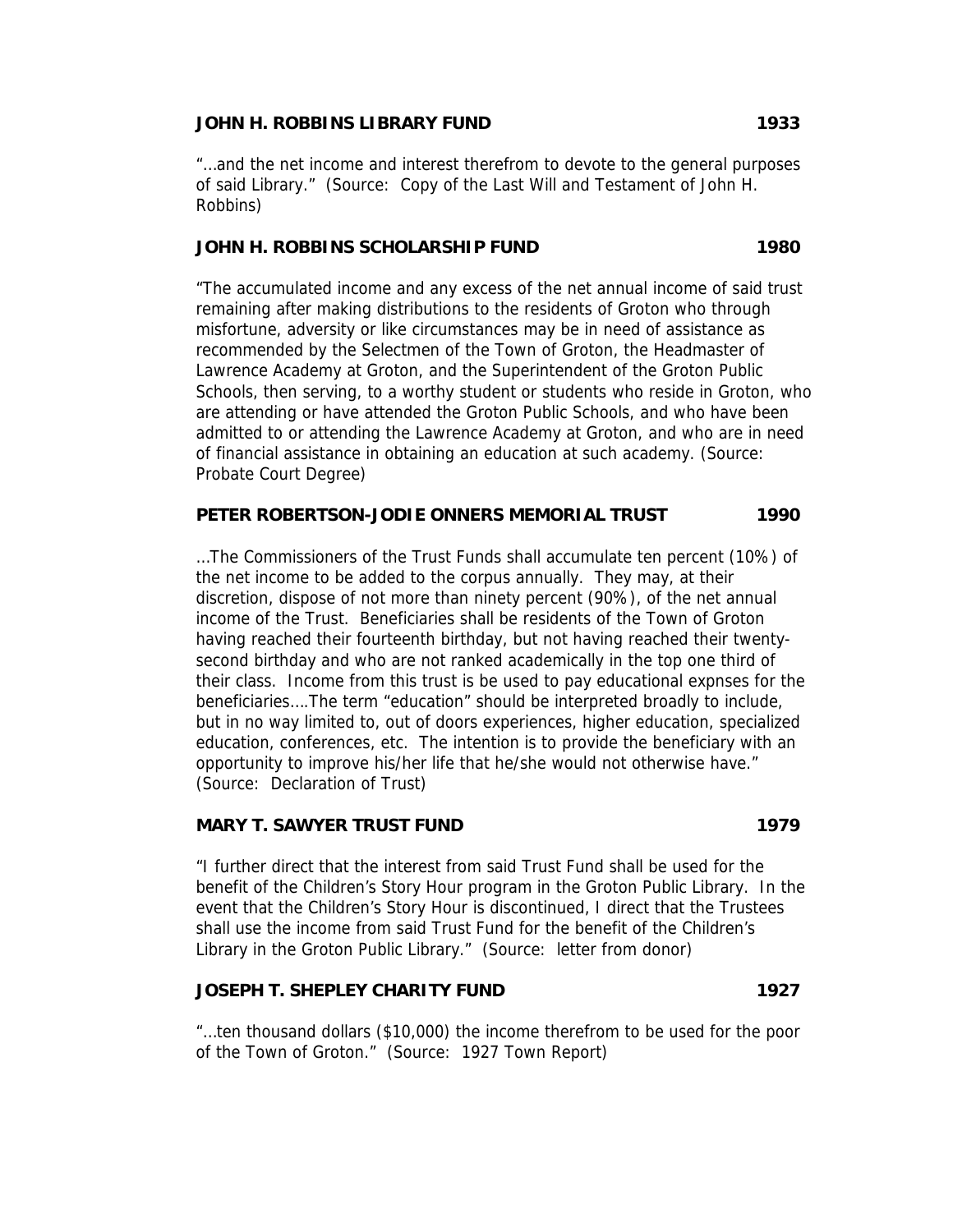## **JOSEPH T. SHEPLEY FOUNTAIN FUND 1927**

"Five hundred dollars (\$500) the income therefrom to be used for the up keep of the fountain in the square of West Groton." (Source: 1927 Town Report)

## **ARTHUR K. SPAULDING FUND 1940**

"The bequest of the late Arthur K. Spaulding of two hundred dollars (\$200) for the benefit of the Public Library, the income only to be used fro the preservation of the portrait of Abel Spaulding and the balance of the income for the purchase of books for the library." (Source: 1940 Town Report)

### **PETER M. TWOMEY MEMORIAL SCHOLARSHIP 1998**

"Joe and Gilda Twomey, Peter's parents, have established this Trust for the purpose of: Honoring Peter's memory by using funds to establish a scholarship in his memory and, to the extent possible, supporting any other constructive youth activities, particularly those sponsored or conducted as part of the operation of the Peter Twomey Youth Center. …offering other individuals, groups, corporations or other entities the opportunity to contribute to this Trust for the benefit of youth activities in Groton and Dunstable in Peter Twomey's memory...." (Source: Declaration of Trust accepted by the Town of Groton, November 1998)

## **DOROTHY GANZER VAN HOOGEN AND ANDRE B. VAN HOOGAN SCHOLARSHIP AND TRUST FUND 2002**

"…focus on individuals who need support in returning to, or starting, a program of post high school education. The scholarship granted from this Trust may be used toward tuition, transportation, books or child care in order to attend school in a baccalaureate program, associate degree program, advanced degree program, technical education or other career certificate." (Source: Declaration of Trust document)

### **FRANK F. WATERS VOCATIONAL EDUCATION FUND 1951**

"…to pay over the entire Trust Fund and property then remaining, to said Town of Groton, in trust to hold and invest and reinvest, the same and apply the income therefrom to assist boys and girls, resident of said Groton, in obtaining a vocational education, the same to be used and applied in such Town of Groton may deem best for the purpose intended." (Source: copy of the Last Will and Testament of Frank F. Waters, 1917)

"The entire Trust Fund and property then remaining to said Town of Groton, in trust to hold and invest and reinvest the same and apply the income therefrom to assist residents of Said Groton in obtaining a vocational education. Priority shall be given to young people beginning their vocational training and to people in need of making a vocational career change." (Source: Probate Court 1992)